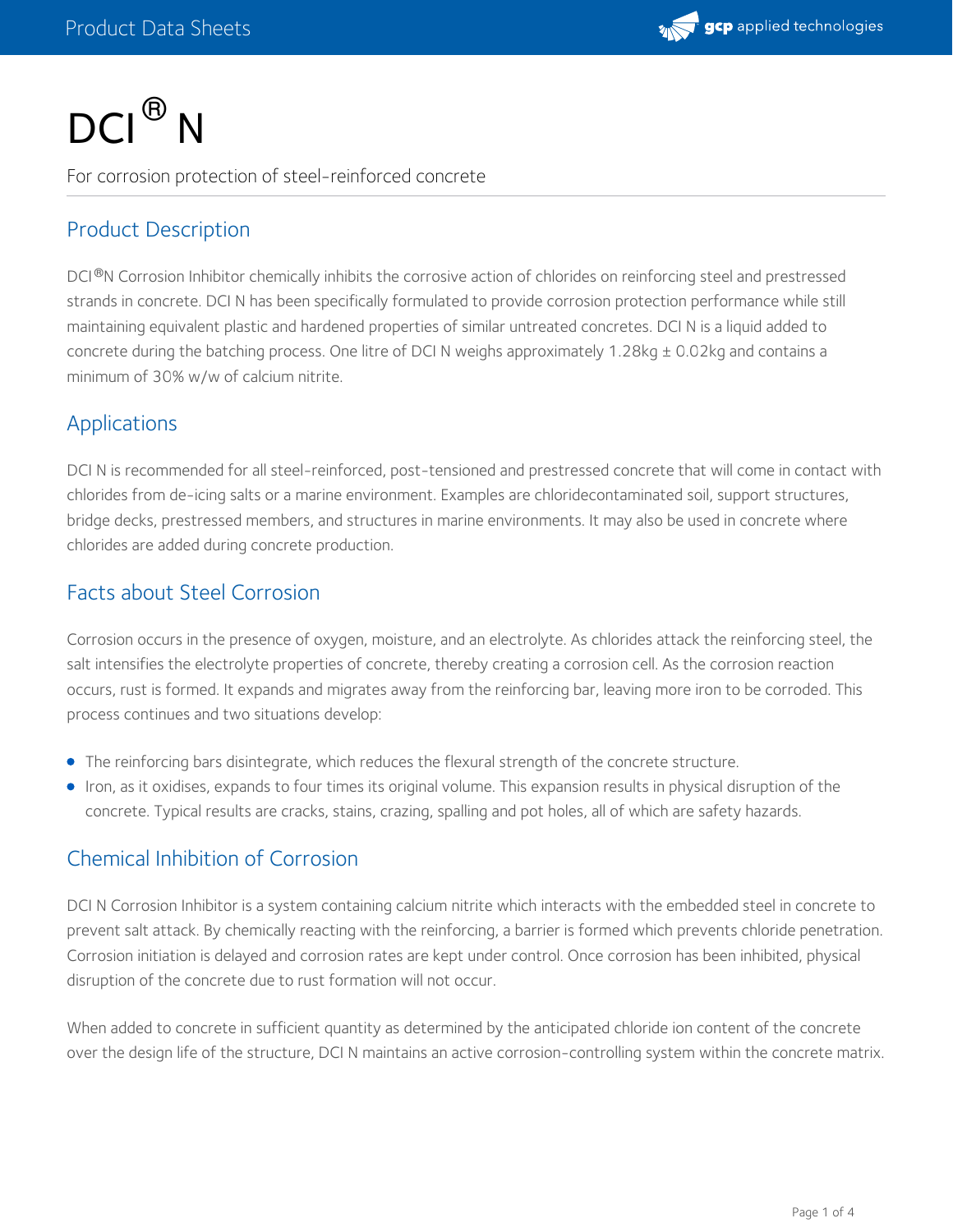# Compatibility with Other Admixtures

DCI N Corrosion Inhibitor can be used in concrete with other admixtures - including air-entraining admixtures, water reducers, superplasticisers, set-retarders, pozzolans and microsilica - without impeding their performance. Each admixture must be added separately. Individually added, each will deliver exactly the results desired.

#### Concrete Set Time

DCI N is a neutral-set corrosion inhibitor formulated not to affect concrete setting times at or below 22°C, which may also aggravate slump loss. In some cases, environmental conditions may require the addition of a retarder. In this case, Daratard <sup>®</sup>PR from GCP Applied Technologies may be added separately to the concrete mix.

#### Air Entrainment

DCI N Corrosion Inhibitor at the normal addition rates may moderately reduce the entrained air content. It may be necessary to increase the dosage of the air-entraining admixture to compensate. Project specifications for DCI N generally will show requirements of  $6\frac{1}{2}$  ± 1 $\frac{1}{2}\%$  in the plastic or fresh concrete.

## Preconstruction Trial Mix

It is strongly recommended that trial mixes be made several weeks before construction start up. This will allow the concrete producer an opportunity to determine the proper batching sequence and amounts of other admixtures needed in order to deliver the required concrete mix to the job site. Due to the cement response variation it is vital that set time and slump retention of the proposed mix be thoroughly tested and evaluated in the light of job requirements. GCP broad experience with this product can help the concrete producer deliver satisfactory product regardless of the mixture proportions. Contact your local GCP representative for help with trial mixes.

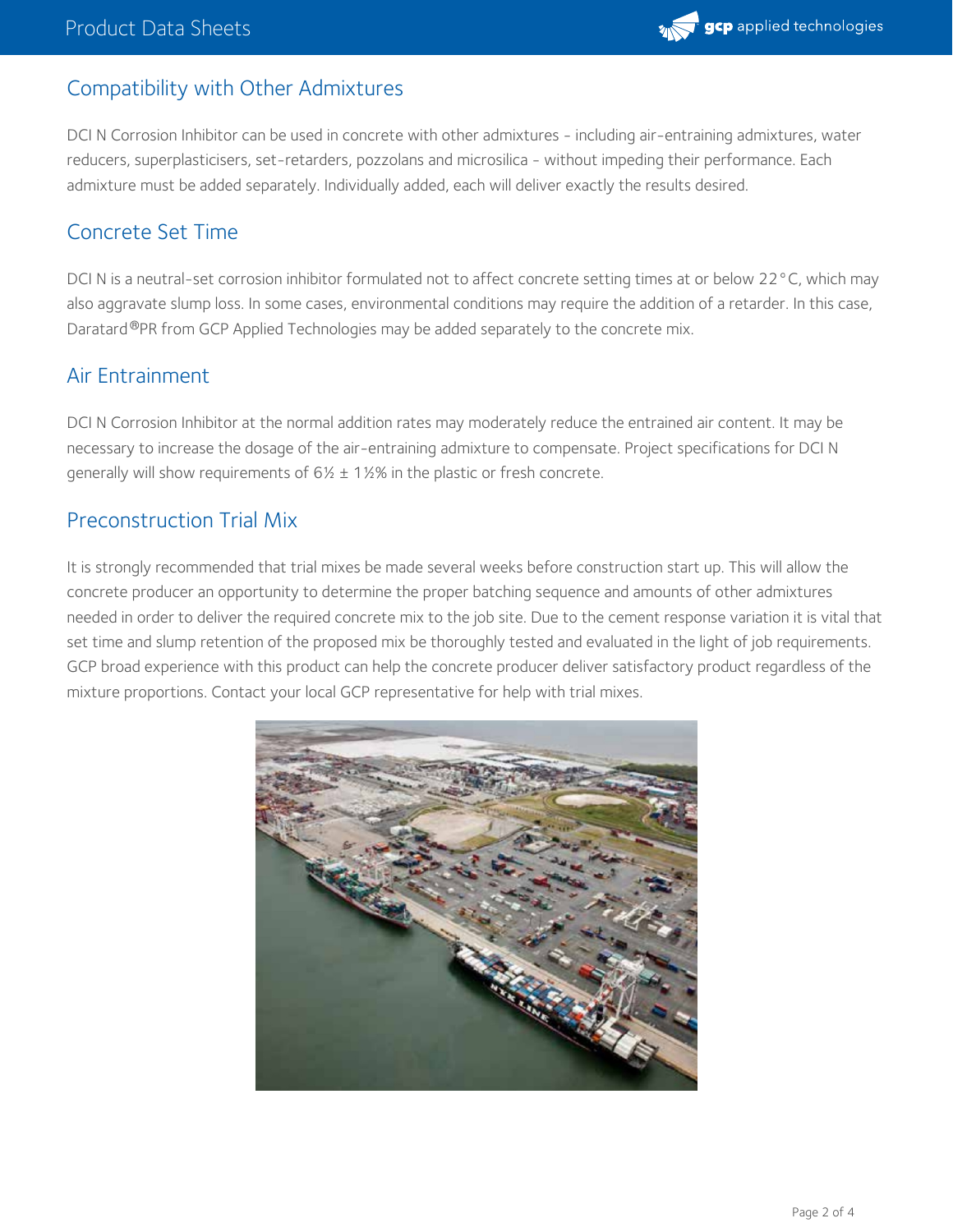

## Addition Rates

Recommended addition rates range from 10 to 25L / m3. The level of corrosion protection increases in proportion to the dosage. The project specification will indicate the addition rate. In the absence of a specified dosage, or where needed to offset pre-mixed chlorides, call your local GCP representative.

## Cement Compatibility

DCI N Corrosion Inhibitor is compatible with all types of portland cement, and concretes containing pozzolans and SCM's. However, due to the significant variation between cements, there may be differences in response to DCI N. This is especially true with respect to the effect on setting time, which also influences slump retention.

#### Mix Water Reduction

Mix water adjustment is essential to account for the water in DCI N and thus maintain the desired water-cement ratio. The mix water added at the batch plant must therefore be reduced to compensate for the addition of the corrosion inhibitor. The adjustment factor of 0.78kg of water per litre of DCI N. A high range water reducer such as ADVA®may be used to maintain workability in low watercement ratio concrete.

## Finishing and Curing

Concrete containing DCI N Corrosion Inhibitor finishes with standard tools and techniques. It is no different from any other air-entrained, low water-cement ratio mix in terms of finishability.

## Packaging and Availability

DCI N Corrosion Inhibitor is available in bulk quantities by GCP metered systems, or in 208L drums.

#### Dispensing Equipment

Please contact your local GCP representative for further information regarding the dispensing equipment for this product.

#### Freezing Point

DCI N freezes at approximately -15°C, but its corrosion inhibition and strength gain properties are completely restored by thawing and thorough agitation.

# Health and Safety

See DCI N Material Safety Data Sheet or consult GCP Applied Technologies.